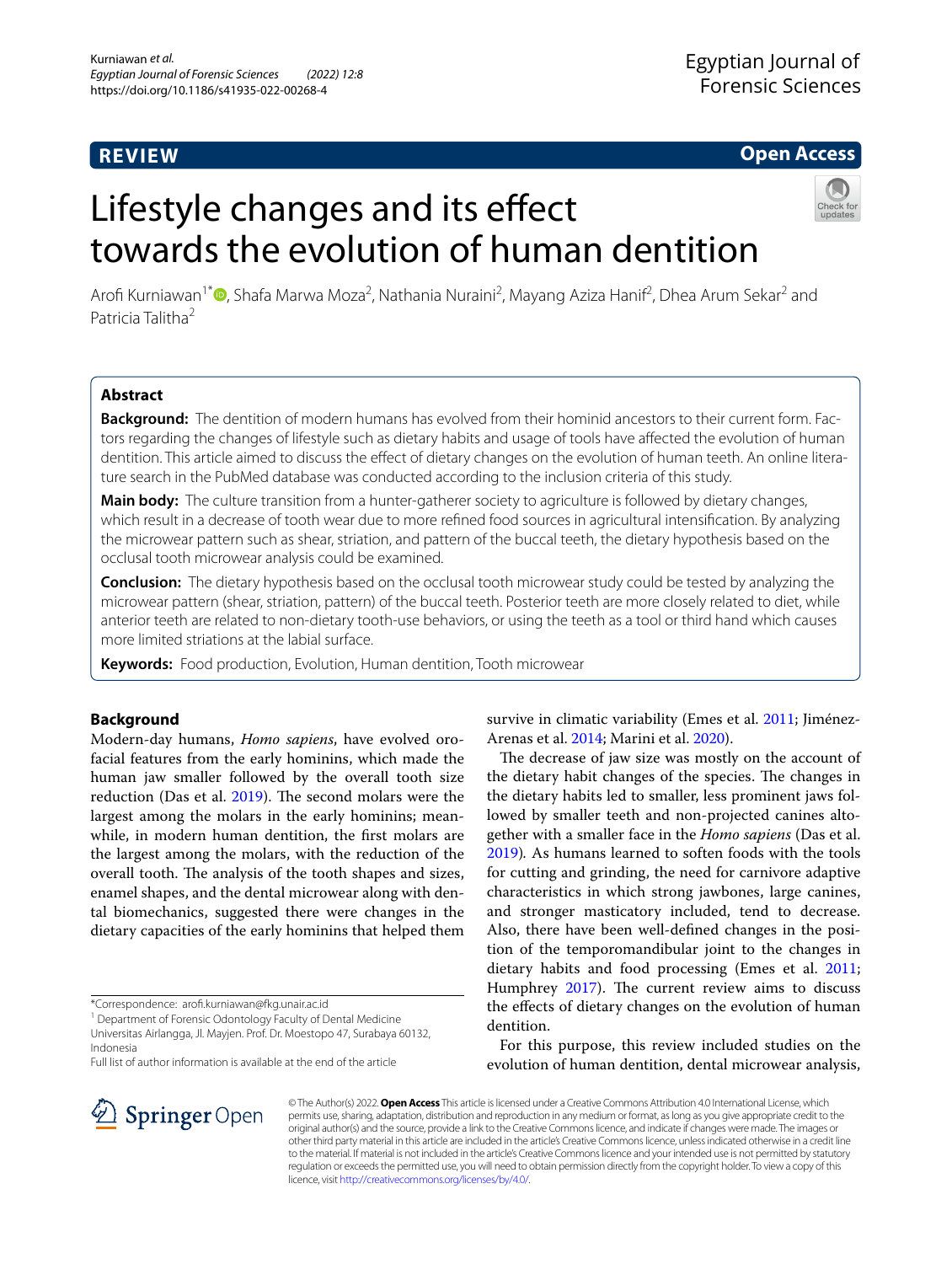and the causes of the evolution of human dentition in terms of dietary habits and tool usage. The online literature search in the PubMed database was conducted with a combination of search terms were constructed from "diet," "tooth evolution," "dental microwear," and "microwear analysis." In addition to online literature searches, reference lists from all the included articles were manually examined for further full-text studies. This review included research and review articles published during the last 10 years period (2011–2021). All articles focused on human tooth evolution studies and were written in English. This review included the full-text available articles based on search flters in the PubMed database.

## **Main text**

## **Brief introduction of evolution**

Evolution is defned as the gradual development of inheritable traits of humankind over successive generations. Evolutionary processes generate diversity at all levels of biological organization. Charles Darwin in the mid-nineteenth century proposed that evolution occurs because of a natural selection phenomenon. The Darwin theory of natural selection explained that organisms produce more ofspring that can survive in their environment, with better physically equipped to survive, grow, and reproduce. All life on earth shares a common ancestor known as the last universal ancestor. Through the discipline of population genetics, the modern evolutionary synthesis integrated classical genetics with Darwin's theory of evolution by natural selection in the early twentieth century. Evolution is a cornerstone of modern science, widely accepted as one of the most consistently established of all scientifc facts and theories, supported by evidence from not only from the biological sciences but also from anthropology, psychology, astrophysics, chemistry, geology, physics, mathematics, and other scientifc disciplines, as well as behavioral and social sciences (Ashraf and Sarfraz [2016](#page-4-5); National Geographic Society [2019](#page-4-6)).

## **Human dentition**

The primary function of dentition in mammals is to grasp and crush food, which is supported by the extreme hardness of tooth tissues and an appropriate crown shape in diferent tooth classes. Teeth also play a role in speech articulation and facial appearance in humans. Human dentition is classifed as heterodont and diphyodont. The heterodonty is reflected by four tooth classes: incisors, canines, premolars, and molars. During human life, diphyodont is represented by two generations of functional teeth: there are 20 deciduous (milk or lacteal) teeth and 32 permanent (adult) teeth (Hovorakova et al. [2018](#page-4-7); Wang et al. [2019](#page-4-8)).

From the anthropological perspective, dentition is one of the most important aspects of human evolution. Dentition is a focal point in many comparative and evolutionary population studies due to its stability and durability towards the environmental factor. Certain morphological features of the tooth are known to exhibit population variation and can be used to distinguish the ancestry. Dental traits such as the shoveling incisor, Carabelli cusp, hypocone, and peg-shaped teeth can be used to determine the ethnicity of the individual. Teeth have also been observed to provide important evidence regarding the habits and occupations of individuals (Kjær [2014](#page-4-9); Krishan et al. [2015](#page-4-10); Christensen et al. [2019;](#page-4-11) Kurniawan et al. [2020a](#page-4-12)).

Human dentition also plays an important role in individual identification. The scientific basis of dental identifcation is the uniqueness of human dentition and the fact that no two oral cavities are alike even in monozygotic twins. Tooth variation such as morphological characteristics, color, shape, tooth wear pattern, and dental anomalies can give further clues regarding the individual identity. As the hardest tissue in the human body, teeth can survive in extreme conditions that involve chemical, physical, and thermal trauma. Forensic odontologists work with other experts, such as dental anthropologists to analyze numerous important information from teeth associated with sex determination, age estimation, ethnic origin, bitemark analysis, and dental records comparison (Krishan et al. [2015;](#page-4-10) Kurniawan et al. [2020b](#page-4-13)).

#### **Evolutionary processes of the human dentition**

Most vertebrate species have teeth or tooth-like structures called denticles, with non-mammalian vertebrate teeth difering from their mammalian counterparts by having no roots and connecting directly to the jaw bone by ankylosis or fbrous tissue. Mammalian teeth, on the other hand, possess roots and connect to the jaws by periodontal ligaments. Humans are vertebrates thought to share the same mammalian ancestor as mice, whose each dental arch possesses 6 incisors, 2 canines, 8 premolars, and 6 molars (Jheon et al. [2013;](#page-4-14) Enault et al. [2018](#page-4-15)).

Diferences between humans and other hominid species are also apparent were some professionals attributed causes like dietary changes to these major anatomical changes (Ungar [2012](#page-4-16)). One of the most noticeable diferences between *Homo sapiens* (modern humans) and early hominins is the protruding chin, which is thought to be the result of a decrease in heavy dental use and the use of tongue and oral musculature to form early languages, which resulted in the protruding chin (Emes et al. [2011](#page-4-1); Daegling [2012](#page-4-17)).

The jaw reduction phenomenon from the early hominins to modern humans is usually linked to the advancements towards agricultural cultures as a replacement for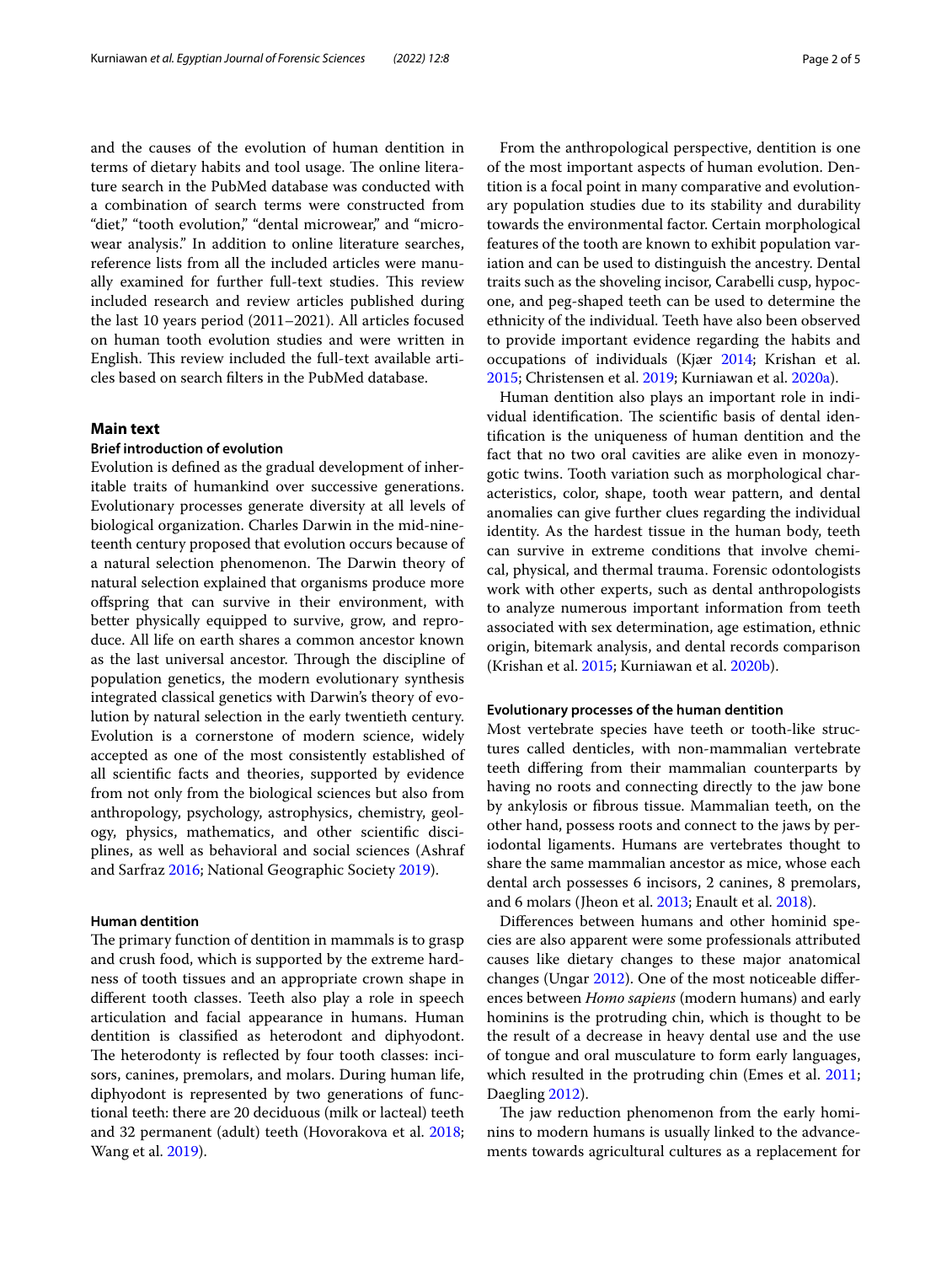hunting and gathering culture. Smaller oral space and sharp teeth are also believed to be a result of the creation of a language that needed a fexible oral system and is also maintained by the creation of softer, more processed foods (Emes et al. [2011](#page-4-1); Polanski [2011](#page-4-18)).

Another change that is also apparent in modern humans, tooth-wise, is the decrease of tooth size in comparison to their close relatives. Megadontia in australopiths is attributed to the need of processing mechanically challenging foods and the need for the larger cheek area, while in Homo, the reduction of molar size is attributed to the use of tools and less challenging foods, as well as to avoid an avalanche in foods (Ungar [2012\)](#page-4-16).

Diferences in tooth sizes concerning the other teeth are also apparent. In early hominins, second molars are the largest compared to the other molars while in Homo the first molar is the largest. The canines also differ with sex in early hominins, where males have smaller canines (Emes et al. [2011;](#page-4-1) Guatelli-Steinberg [2018](#page-4-19)).

In dental structure, early hominins have thicker enamel layers to cover their teeth than modern humans. This is believed to provide stronger reinforcement for their harder-textured diet (Ungar [2012](#page-4-16)). The tooth calcification of early hominins also has more resemblances to apes than to humans, which is also contributed by the progression of lifestyle changes (Smith [2013\)](#page-4-20).

Lastly, there are also diferences in occlusal morphology. Modern humans have helicoidal occlusal planes, where the anterior teeth slope upwards palatally and the posterior teeth slope upwards buccally (Emes et al. [2011](#page-4-1)). This difference is also caused by the differences in cusps shapes. The molars of *Australopithecus* have a blunt cusp shape to chew brittle and hard foods like flowers, nuts, and some fruits, whereas the Homo has sloping surfaces and less bulbous cusps for slicing items better (Ungar [2012](#page-4-16)).

## **Dental microwear analysis**

Dietary reconstruction is an important aspect of paleoanthropology research because food can be used as a biomarker in human evolution and cultural development (Petraru et al. [2020](#page-4-21)). The microscopic wear pattern left on the occlusal surfaces of teeth during the masticatory process is the primary focus of dental microwear analysis. Its evaluation is based on the morphology, abundance, direction, and distribution of the microscopic marks on the enamel surfaces (Scott and Halcrow [2017](#page-4-22); Strani et al. [2018\)](#page-4-23).

Various methods of dental microwear analysis have been developed relies on two-dimensional (2D) and three-dimensional (3D) imaging techniques. The scanning electron microscope and the examination of visible individual features are the most common 2D imaging technique. Dental microwear analysis can be performed using a 2D imaging technique by molding and casting process of teeth according to a standardized method. The tooth's surface is cleaned before being molded with a polyvinyl siloxane compound and cast with clear epoxy resin. The casts were photographed using an Insight Spot 4-megapixels camera and a Zeiss Stemi light stereomicroscope (Mihlbachler et al. [2012\)](#page-4-24). Dental microwear analysis has been recognized as an accurate tool for studying diets in early hominins. Nonetheless, the sample sizes for some groups are small, thereby lowering our belief that the results are representative of a particular taxon. The limited samples size also makes it difficult to assess variation within species (Ungar [2012](#page-4-16); DeSantis [2016](#page-4-25)).

The surface's wear on the teeth is usually analyzed using a 3D optical profler and either scale-sensitive fractal analysis (SSFA) or International Standards Organization (ISO) variables to assess surface properties. Dental microwear analysis scans 3D microwear textures with white or blue light. The resulting point clouds were then examined using ISO parameters or using SSFA software to identify tooth surfaces (DeSantis [2016\)](#page-4-25).

The dietary hypothesis based on the occlusal tooth microwear study could be tested by analyzing the microwear pattern of the buccal teeth. The occlusal microwear pattern varies between shear and grinding facets on the same tooth and intra-facet variability in molars has been shown to depend on various masticatory processes (Martínez et al. [2016](#page-4-26); Alrousan et al. [2019\)](#page-4-27). There are grinding facets on the occlusal surface in molars that happened because of the power stroke when chewing (Fig. [1\)](#page-2-0) (Scott and Halcrow [2017\)](#page-4-22).



<span id="page-2-0"></span>**Fig. 1** Microwear on grinding facet (Scott and Halcrow [2017](#page-4-22))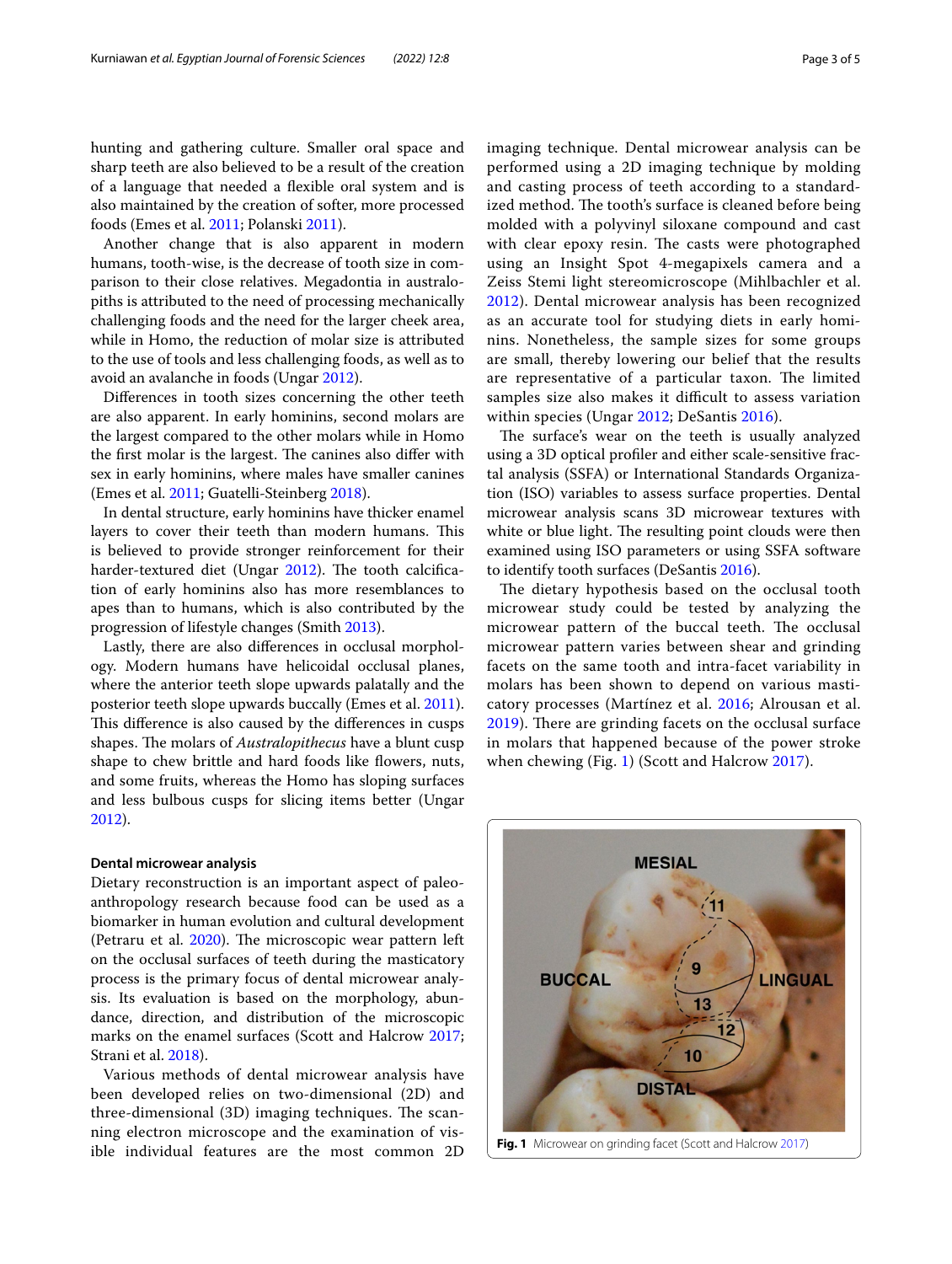The buccal microwear pattern on the enamel surface of primate teeth shows much higher interspecifc variability than intraspecific variability. The density and length of the striation by orientation category on the buccal surface of the enamel varies depending on the ingested food and the abrasive potential of chewed food particles, including plant foods and silica dust that enter the food during procurement and processing (Martínez et al. [2016](#page-4-26); Petraru et al. [2020](#page-4-21)).

## **Diets and human dentition evolution**

Diet infuences the evolution of human dentition. To make conclusions about ancient diets, several approaches were taken, one of which is the shape of the molar cusp that might suggest adaptations to a leaf-or fruit-based diet, or in general (Antón et al. [2014;](#page-4-28) Ortiz et al. [2018](#page-4-29)). The transition from a hunter-gatherer society to agriculture was accompanied by a notable decrease in the frequency of tooth wear. Populations that undergo agricultural intensifcation began to consume more refned food sources, thereby reducing wear rates. Agricultural communities tend to have more angled wear while the hunter-gatherer community presented evenly distributed fat wear (Michael et al. [2017;](#page-4-30) Marini et al. [2020](#page-4-3)).

Dental microwear or scratches and pits on the enamel surface indicate direct evidence for dietary behavior. Those pits formed due to the fracture of food processing or tooth-used behaviors. For example, the large and deep pits molar surface showed a solid food consumption, such as seeds or nuts, while scratches indicate shearing tough objects, like plants or insects. The microwear can also show variations in the diet, which are infuenced by environmental conditions. Neanderthal in cold, open steppe climate showed dependence on meat resources. Meanwhile, those with forest conditions showed dependence on the plant resource base, which had the increasing sign of abrasive loads (Krueger [2015;](#page-4-31) Schmidt [2015\)](#page-4-32).

Another study shows that vertical and horizontal scratches were useful in diferentiating human diets. Most groups of carnivorous humans showed a higher proportion and number of vertical scratches, along with a lower percentage of horizontal scratches. The opposite happened for predominantly vegetarian individuals, whereas populations with mixed diets (e.g., Bushmen, Australia) have mean scores for both indications (Scott [2018](#page-4-33); Corona et al. [2018](#page-4-34)). Analyzes of dental microwear can be divided into posterior teeth microwear and anterior teeth microwear. Those categories can indicate the tendency of their functions. Posterior teeth are more closely related to diet, while anterior teeth are related to non-dietary tooth-use behaviors, or using the teeth as a tool or third hand (Schmidt et al. [2020\)](#page-4-35).

To analyze incisor microwear, anisotropy measurements are used. Anisotropy measures the amount of forwarding direction after a scattering event (Fernandez-Oliveras et al. [2012\)](#page-4-36). When the anterior teeth are used to incise large food items, the abrasive adherent to the food will drag up the labial surface and create apico-cervically oriented striations. This would result in high anisotropy values. The low anisotropy value is used to indicate the non-dietary anterior teeth use. Its use, such as tool retouching, clamping, and grasping, causes more limited striations at the labial surface (Burnett [2015](#page-4-37)).

## **Conclusions**

Diet has a signifcant impact on the evolution of human dentition. Various methods, such as scanning electron microscopy and scale-sensitive fractal analysis, can be used to investigate the dietary hypothesis based on dental microwear analysis. The occlusal tooth microwear study could be tested by analyzing the microwear pattern (shear, striation, pattern) of the buccal teeth. Large and deep pits on the molar surface indicated the consumption of solid food, such as seeds or nuts, while scratches indicated the shearing of tough objects, like plants or insects. Carnivorous humans had a higher proportion and number of vertical scratches, with a lower percentage of horizontal scratches. Vegetarian individuals showed a higher percentage of horizontal scratches, with a lower proportion of vertical scratches. The average score of vertical and horizontal scratches is more common in populations with mixed diets. Posterior teeth are more closely associated with diet, whereas anterior teeth are associated with non-dietary tooth-use behaviors, such as using the teeth as a tool or third hand, which results in more limited striations at the labial surface.

#### **Abbreviations**

2D: Two-dimension; 3D: Three-dimension; ISO: International Standards Organization; PDE: Percentage dentine exposure; SSFA: Scale-sensitive fractal analysis.

#### **Acknowledgements**

Not applicable

#### **Authors' contributions**

AK, SMM, NN, MAH, DAS, and PT contributed to the data and reference collection. AK is the supervisor of the present study. AK, SMM, NN, MAH, DAS, and PT contributed to drafting the manuscript. The authors have read and approved the fnal manuscript.

#### **Funding**

Not applicable.

**Availability of data and materials**

Not applicable.